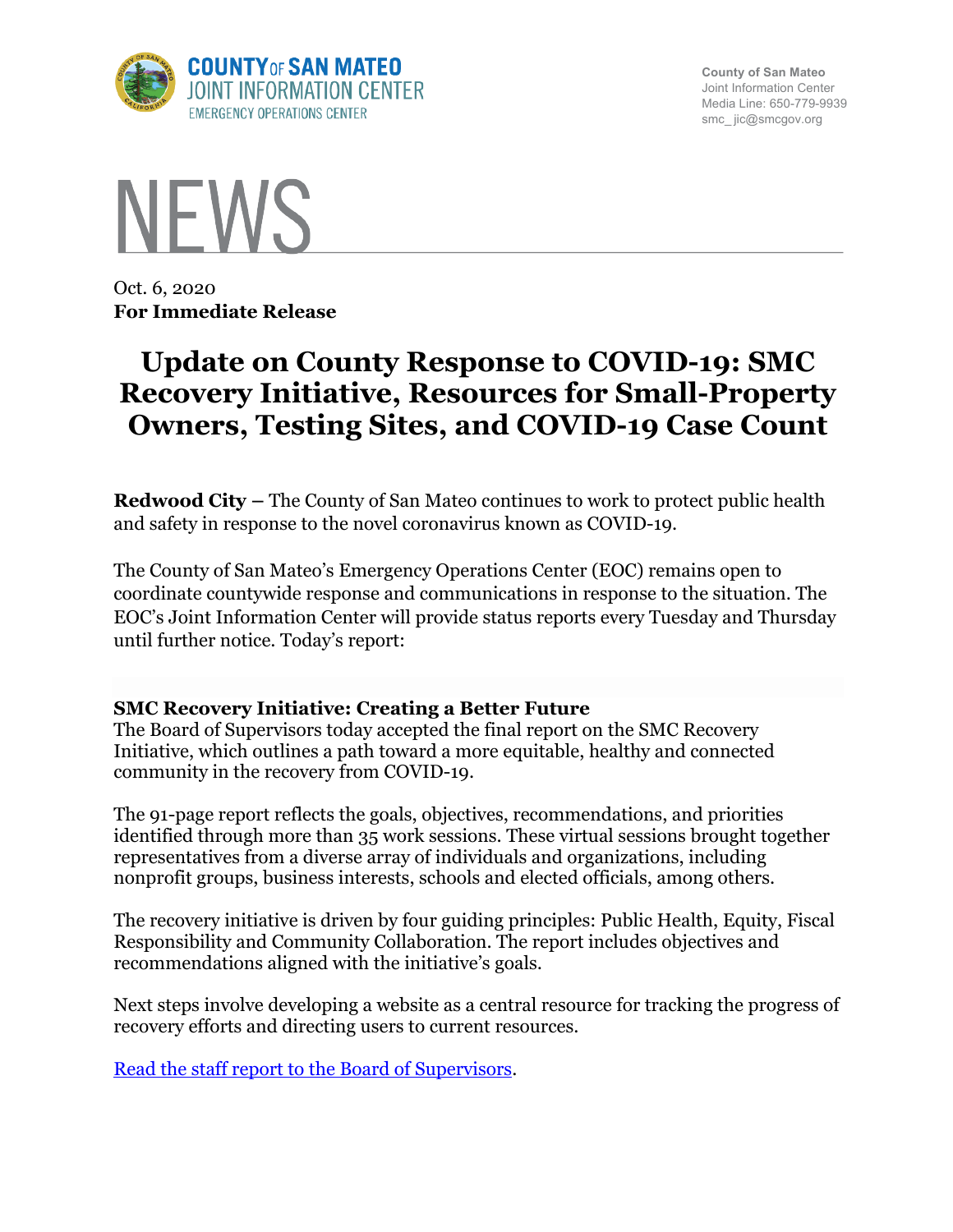Read the SMC Recovery Initiative.

## **County Health Chief Outlines New Metric for State's Tier Assignments**

At the Board of Supervisors' meeting today, County Health Chief Louise Rogers said that the state has added an additional metric to determine a county's tier status part of the Blueprint for a Safer Economy. In addition to countywide case and positivity rates, the equity metric uses data from the Healthy Places Index (https://healthyplacesindex.org) to identify the census tracts at greatest risk, due to lower income, lack of health insurance, overcrowded and/or unaffordable housing, and other social determinants of health.

To move to a less restrictive tier, COVID-19 positive test rates in these census tracts must come within 5% of the overall positive test rate required for that tier.

Rogers said that in the data the state shared recently, the positivity rate for these communities in San Mateo County is 5.3% compared to an overall county positivity of 2.6% for the most recent 7-day (7-day lag) period. San Mateo County would remain in the red tier.

She said that neighborhood-level testing and community engagement, along with broader testing countywide and the work of the Immigrant Relief Fund, the San Mateo County Recovery Initiative, and the measures for providing rent relief and other economic benefits, have reduced some of the burdens these communities are facing. The expanded testing strategy is continuing to reduce the positivity rate.

## **Small-Residential Property Owner Resources, Watch for Grant Application Dates**

Residential rental property owners who live and rent in San Mateo County, rely on rent as a main source of income and lost rental income due to COVID-19, may qualify for \$6,000 grant per eligible unit through the Small Property Owner Assistance Program.

The grant application period will be announced soon. Property owners are encouraged to review the information posted at https://www.smcstrong.org/copy-of-frequentlyasked-questions to understand the application process, properties that may qualify for grant funds, and to assemble documents required when submitting the grant application.

The San Mateo County Board of Supervisors dedicated \$2 million to establish the grant program for small-scale residential rental property owners in the county who have been impacted by the COVID-19 pandemic.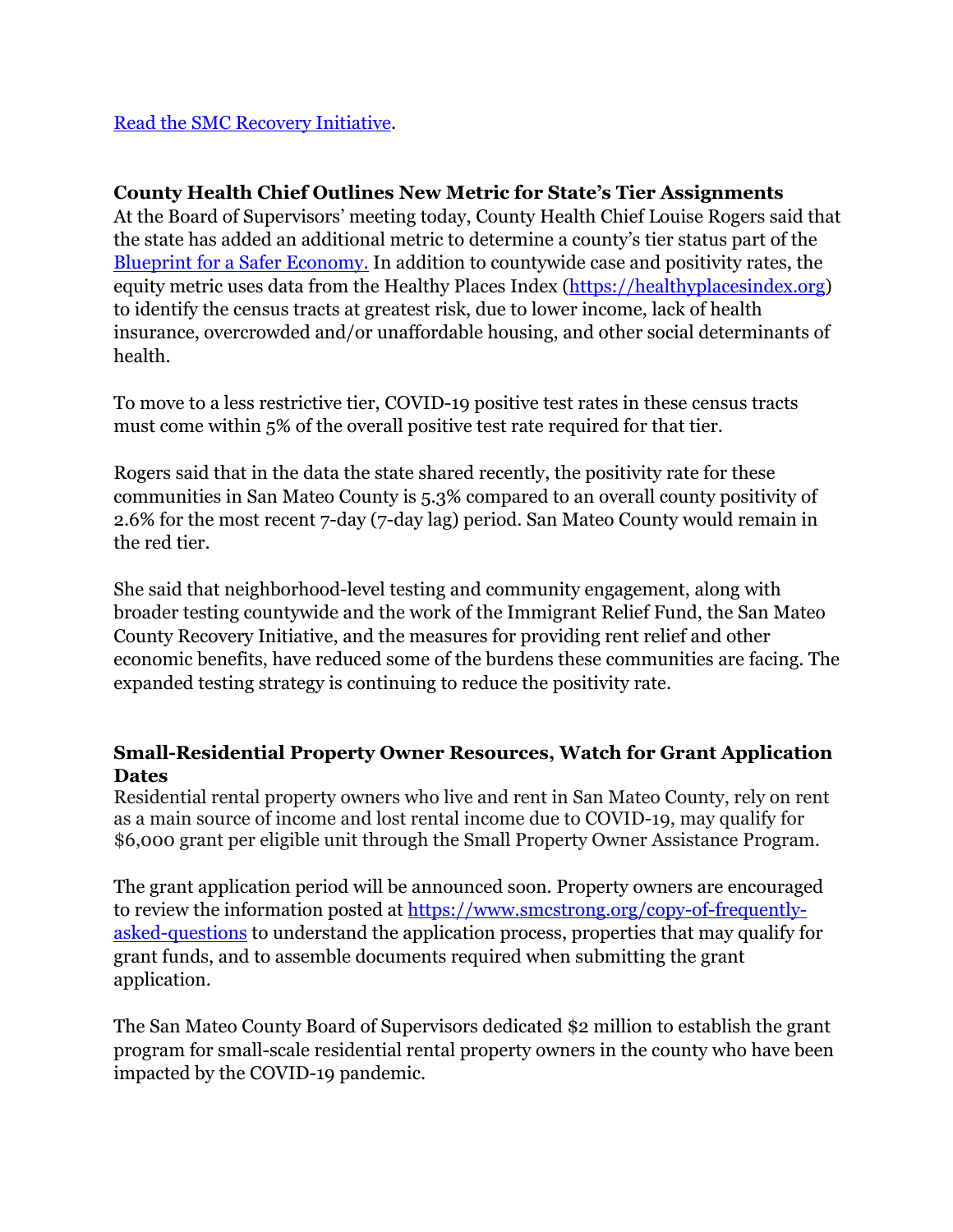The San Mateo County Strong Fund (SMC Strong) was established by the San Mateo County Board of Supervisors on March 24, 2020 to assist individuals, families, nonprofits and small businesses that have been adversely affected by the COVID-19 outbreak. The San Mateo County Strong fund is managed by the Silicon Valley Community Foundation and San Mateo County Economic Development Agency is a SMC Strong partner agency.

### **Prevent the Spread, Get COVID-19 Test at SMC Event Center and Mobile Sites**

The two key metrics that can lead to a safe and healthy community and more services opening in the County of San Mateo are reducing the number COVID-19 cases and increasing the number of residents being tested.

**Prevent the Spread:** You can prevent the spread of COVID-19 by washing hands, wearing masks, and not congregating with those outside of your home. See more COVID-19 prevention tips at https://www.smchealth.org/coronavirus-frequentlyasked-questions and at https://bit.ly/3iFJSjs

**Get Tested:** The county is making COVID-19 testing easier and more accessible. The test not only helps you and your community stay safe, but also helps the county's rolling seven-day average which impacts the metrics that may help us move to a lower tier of reopening.

You can find information on the various testing resources available in the county at https://www.smcgov.org/testing where you can also watch a video about the testing process, and see how to make an appointment with the County's testing partner Project Baseline.

Testing for COVID-19 is available to everyone 18 and older who lives or works in San Mateo County regardless of symptoms or increased risk of exposure. The COVID-19 diagnostic test is safe, easy and at no-cost to you regardless of which testing site you choose.

#### **San Mateo County Event Center Testing**

Testing is available from 8 a.m. to 3 p.m. Tuesdays through Saturdays at the San Mateo County Event Center, with the capacity to test over 1,000 adults per day. To see testing availability and make an appointment, up to seven days in advance, visit Project Baseline.

#### **Mobile Testing**

Testing at sites served by a mobile operation is available Monday through Friday. See the schedule for Oct.  $7 - 14$  and make an appointment at least seven days in